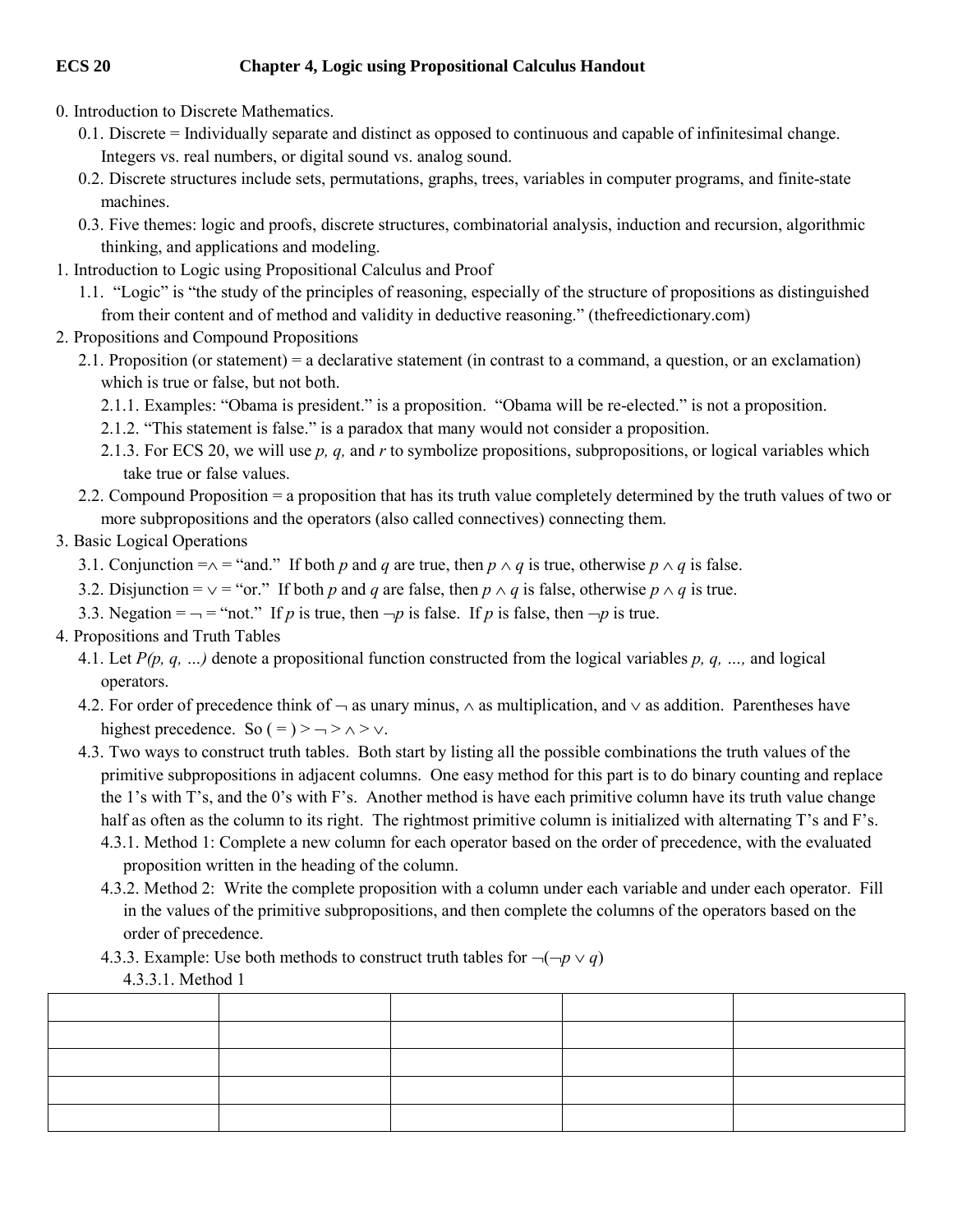## 4.3.3.2. Method 2

4.4. Example: Riddle 1105 from 4Chest.blogspot.com

There are four treasure chests. Where is the treasure?

P(1) Chest #1: "The treasure is not here."

P(2) Chest #2: "This chest is empty."

P(3) Chest #3: "Chest #1 is lying."

P(4) Chest #4: "Chest #1 tells the truth."

Rule(1) At least one tells the truth, and at least one is lying.

Rule(2) The treasure chest tells the truth.

| Chest #1 | Chest #2   Chest #3 | Chest #4 | Treasure Chest | Reason to eliminate |
|----------|---------------------|----------|----------------|---------------------|
|          |                     |          |                |                     |
|          |                     |          |                |                     |
|          |                     |          |                |                     |
|          |                     |          |                |                     |
|          |                     |          |                |                     |
|          |                     |          |                |                     |
|          |                     |          |                |                     |
|          |                     |          |                |                     |
|          |                     |          |                |                     |
|          |                     |          |                |                     |
|          |                     |          |                |                     |
|          |                     |          |                |                     |
|          |                     |          |                |                     |
|          |                     |          |                |                     |
|          |                     |          |                |                     |
|          |                     |          |                |                     |

## 5. Tautologies and Contradictions

5.1. Tautology = a proposition that is always true regardless of the truth values of its subpropositions, e.g.  $p \vee \neg p$ 

5.2. Contradiction = a proposition that is always false regardless of the truth values of its subpropositions, e.g.  $p \land \neg p$ 

6. Logical Equivalence  $=$   $=$   $=$  two propositions have identical truth values for all possible values of their logical variables.

- 6.1. Prove by constructing the truth tables of the two propositions, and check that the truth values match for every combination of the logical variables, e.g.
- 6.2. Example: Prove both De Morgan's Laws  $\neg (p \land q) \equiv \neg p \lor \neg q$ , and  $\neg (p \lor q) \equiv \neg p \land \neg q$ .
	- 6.2.1. English example of De Morgan's "and" Law: The negation of "Linda is a CS major, and she has at least a 3.0 GPA" would be "Linda is not a CS major, or her GPA is less than 3.0."
	- 6.2.2. English example of De Morgan's "or" Law: The negation of "Linda is a CS major, or she has at least a 3.0 GPA" would be "Linda is not a CS major, and her GPA is less than 3.0."
- 6.3. Nonequivalence example  $\neg (p \land q) \neq \neg p \land \neg q$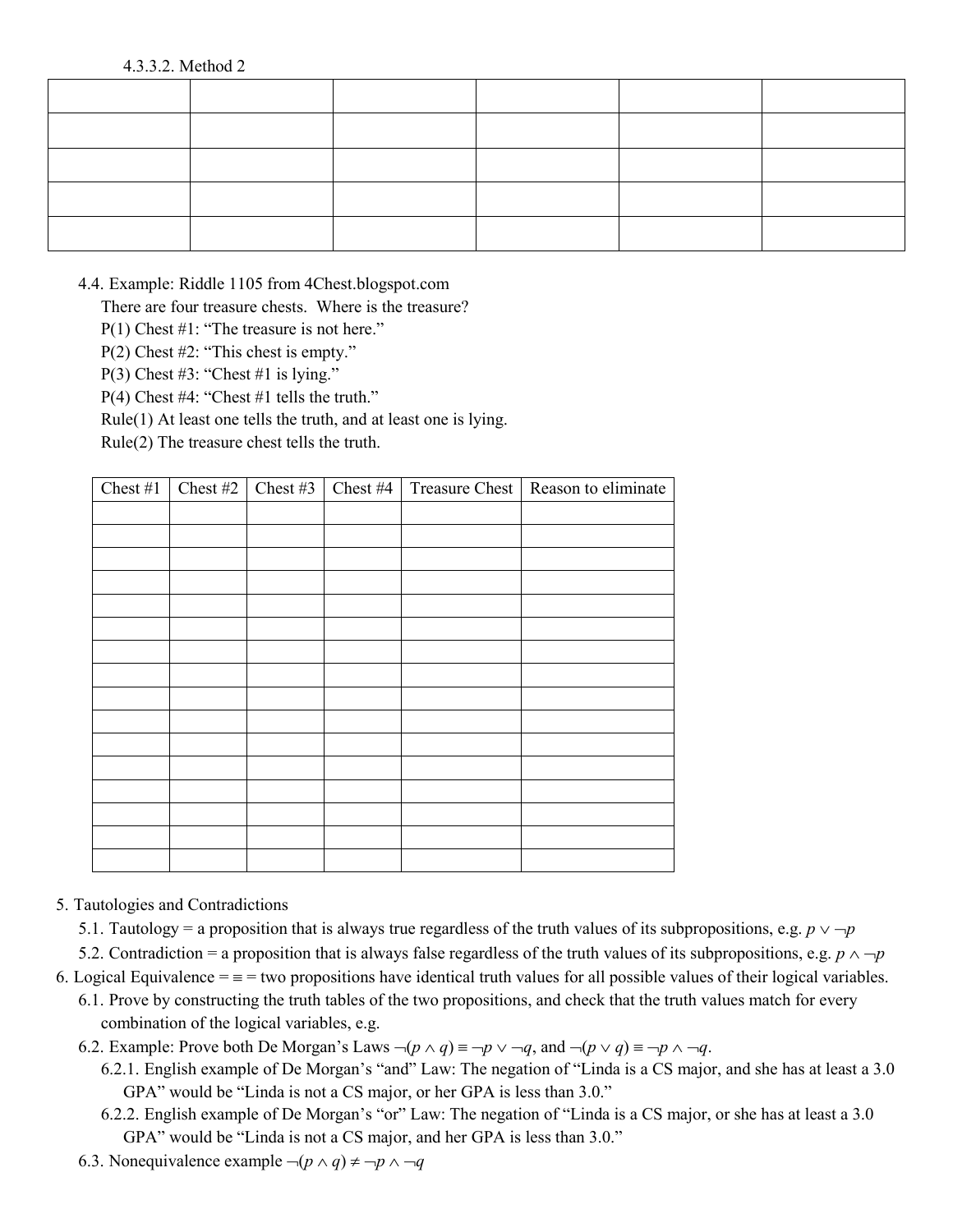7. Algebra of Propositions: Laws of Logical Equivalence

| Name            | Or version                                                | And version                                                 |
|-----------------|-----------------------------------------------------------|-------------------------------------------------------------|
| Commutative     | $p \vee q \equiv q \vee p$                                | $p \wedge q \equiv q \wedge p$                              |
| Associative     | $(p \vee q) \vee r \equiv p \vee (q \vee r)$              | $(p \wedge q) \wedge r \equiv p \wedge (q \wedge r)$        |
| Distributive    | $p \vee (q \wedge r) \equiv (p \vee q) \wedge (p \vee r)$ | $p \wedge (q \vee r) \equiv (p \wedge q) \vee (p \wedge r)$ |
| Idempotent      | $p \vee p \equiv p$                                       | $p \wedge p \equiv p$                                       |
| Identity        | $p \vee F \equiv p$                                       | $p \wedge T \equiv p$                                       |
|                 | $p \vee T \equiv T$                                       | $p \wedge F \equiv F$                                       |
| Complement      | $p \vee \neg p \equiv T$                                  | $p \wedge \neg p \equiv F$                                  |
|                 | $\neg$ T = F                                              | $-F \equiv T$                                               |
| Double Negative | $\neg(\neg p) \equiv p$                                   |                                                             |
| De Morgan's     | $\neg (p \lor q) \equiv \neg p \land \neg q$              | $\neg (p \land q) \equiv \neg p \lor \neg q$                |
| Absorption      | $p \vee (p \wedge q) \equiv p$                            | $p \wedge (p \vee q) \equiv p$                              |

8. Digital Logic Circuits



8.1. Simplify the above digital logic circuit using propositional algebra.

 $((P \land \neg Q) \lor (P \land Q)) \land Q$ 

- $\equiv (P \land (\neg Q \lor Q)) \land Q$  by the distributive law
- $\equiv (P \wedge (Q \vee \neg Q)) \wedge Q$  by the commutative law for  $\vee$
- $\equiv$  (P  $\land$  **T**)  $\land$  Q by the complement law for  $\lor$
- $\equiv$  P  $\land$  Q by the identity law for  $\land$
- 8.2. Construct a digital logic circuit that adds two one-bit binary numbers *A* and *B*. It has two outputs, *S* and *C* (the value theoretically carried on to the next addition); the final sum is  $2C + S$ . Such circuits are called half adders. 8.2.1. Truth Table

- 8.2.2. Compound propositions:  $C = A \wedge B$ ,  $S = (A \vee B) \wedge \neg (A \wedge B) = A \oplus B$ , where  $\oplus$  is XOR
- 8.2.3. Diagram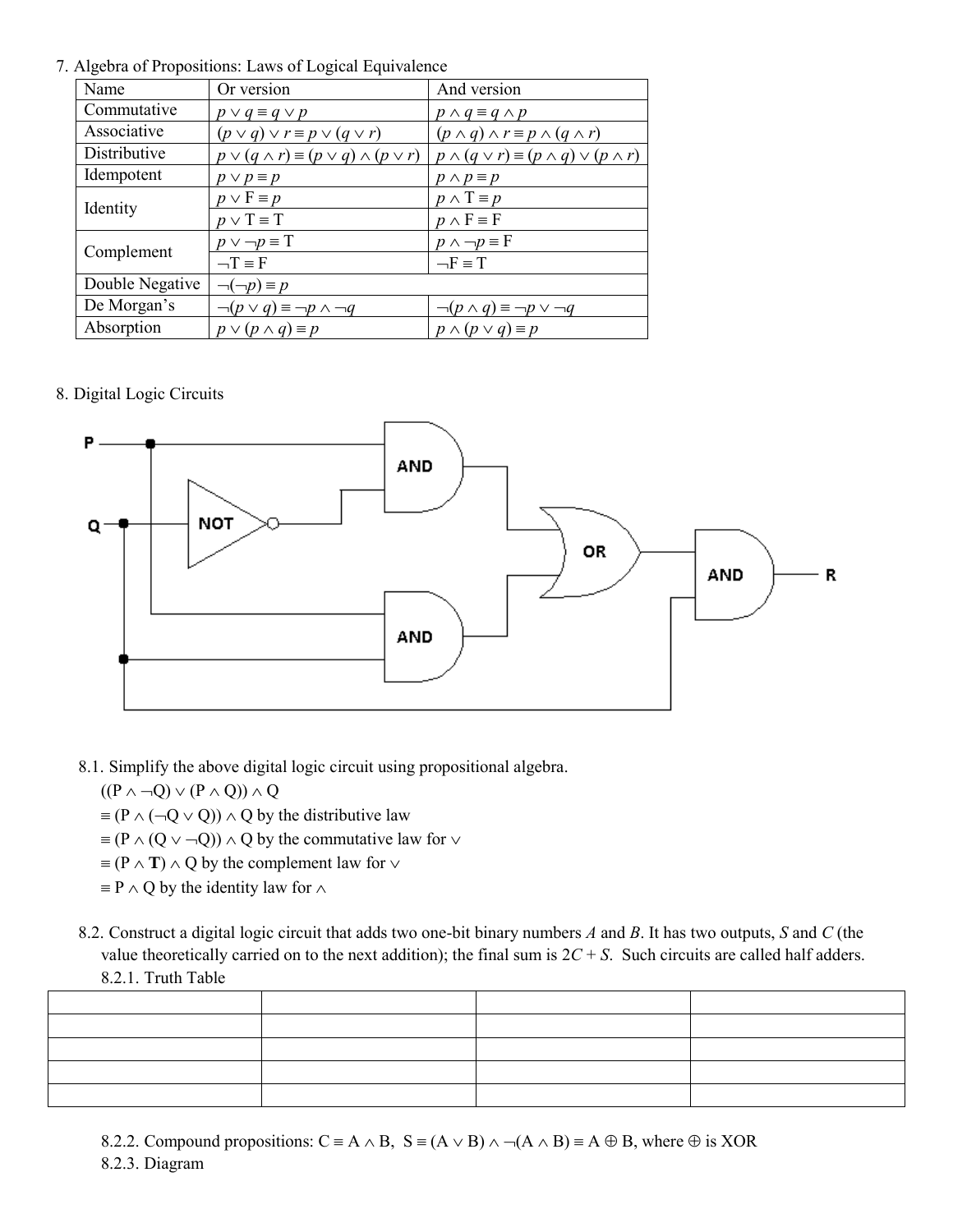

- 9. Conditional and Biconditional Statements
	- 9.1. Conditional statement =  $p \rightarrow q$  = "if *p* then  $q$ " = "*p* implies  $q$ " = "*p* only if  $q$ " = "*p* is sufficient for  $q$ " = "*q* is necessary for  $p'' = "q$ , if p."
		- 9.1.1. It is false only when the first part,  $p$ , is true and the second part,  $q$ , is false. (Write truth table on board)
		- 9.1.2. Note that if the first part, *p*, is false then the statement is always true, so  $p \rightarrow q \equiv \neg p \lor q$ .
			- 9.1.2.1. Converting an "Or" to an "If then":  $\neg p \lor q$  to a  $p \rightarrow q$ .
			- 9.1.2.2. English Example "Either you pass ECS 20, or you cannot take ECS 60." becomes "If you do not pass ECS 20, then you cannot take ECS 60."
	- 9.2. Example: Use the equivalence laws to show that the negation of "if *p* then *q*" is equivalent to "*p* and not *q*."
	- 9.3. The "contrapositive" of a conditional statement of the form "if *p* then *q*" is "if  $\neg q$  then  $\neg p$ ."
		- 9.3.1. Show that a conditional statement is logically equivalent to its contrapositive.
			- 9.3.1.1. Method 1: Use truth tables.
			- 9.3.1.2. Method 2: using equivalence laws

- 9.3.2. The statement "*p* only if *q*" means "if not *q* then not *p*," which is the contrapositive of "if *p* then *q*."
	- 9.3.2.1. Example: "Jim will enjoy the movie only if it is an action film." becomes "If it is not an action film, then Jim will not enjoy it." Which has the contrapositive "If Jim will enjoy the movie, then it is an action film."
- 9.4. Biconditional statement =  $p \leftrightarrow q = p$  if and only if *q*." It is only true when *p* and *q* have the same truth value.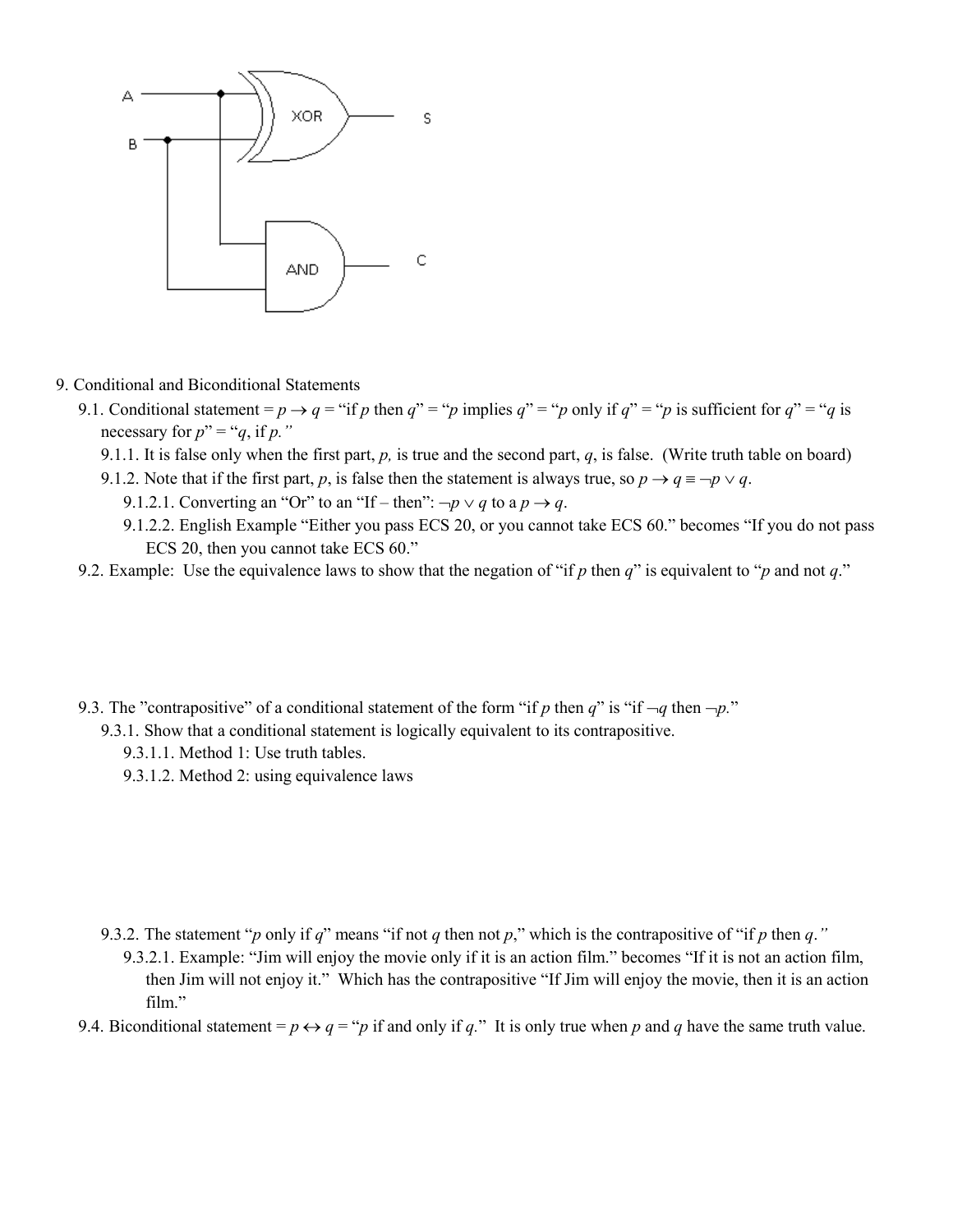9.5. Truth tables of conditional, contrapositive, and biconditional statments

|   | Conditional |                 | Contrapositive                                             | Biconditional       |
|---|-------------|-----------------|------------------------------------------------------------|---------------------|
| a |             | $\neg p \vee q$ | $\neg q \rightarrow \neg p \equiv \neg \neg q \vee \neg p$ | $\leftrightarrow a$ |
|   |             |                 |                                                            |                     |
|   |             |                 |                                                            |                     |
| Ē |             |                 |                                                            |                     |
| ∽ | Ē           |                 | ᠁                                                          | $\mathbf{r}$        |

9.6. Conditional and biconditional operators have the lowest precedence, and are coequal.

9.7. Code Examples from<http://cnx.org/content/m10514/latest/>

When writing a complicated conditional that involves multiple pieces of data, it is easy to incorrectly oversimplify. One strategy for avoid mistakes is to write such code in a two-step process. First, write a conditional with a case for **every** possible combination, as in a truth table. Second, simplify the conditional.

9.7.1. Example: Using this approach, we might obtain the following code after the first step. Simplify this code.

```
list merge sorted lists(list list1, list list2)
{
  if (is empty(list1) and is empty(list2)) // P(1) return empty_list;
  else if (is empty(list1) and not is empty(list2)) // P(2) return list2;
  else if (not is empty(list1) and is empty(list2)) // P(3) return list1;
  else if (not is empty(list1) and not is empty(list2)) {
    if (first element(list1) < first element(list2)) // P(4)return make list(first element(list1), merge sorted lists(rest elements(list1),
         list2));
    else if (first element(list1) >= first element(list2)) // P(5)return make list(first element(list2), merge sorted lists(list1,
        rest elements(list2)));
   }
}
```
Second step solution:

| is empty(list1) | is empty( $list2)$ | first element(list1) < first element(list2) | Proposition | return                         |
|-----------------|--------------------|---------------------------------------------|-------------|--------------------------------|
|                 |                    |                                             | P(5)        | make list(first element(list2) |
|                 |                    |                                             | P(4)        | make list(first element(list1) |
|                 |                    |                                             | P(3)        | list1                          |
|                 |                    |                                             | P(3)        | list1                          |
|                 |                    |                                             | P(2)        | list <sub>2</sub>              |
|                 |                    |                                             | P(2)        | list <sub>2</sub>              |
|                 |                    |                                             | P(1)        | empty $list = list1 = list2$   |
|                 |                    |                                             | P(1)        | empty $list = list1 = list2$   |

```
list merge sorted lists(list list1, list list2)
{
   if (is_empty(list1))
    return list2;
 else if (is empty(list2))
    return list1;
    else {
     if (first element(list1) < first element(list2))
      return make list(first element(list1), merge sorted lists(rest elements(list1),
       list2));
       else
        return make list(first element(list2), merge sorted lists(list1,
          rest elements(list2)));
    }
}
```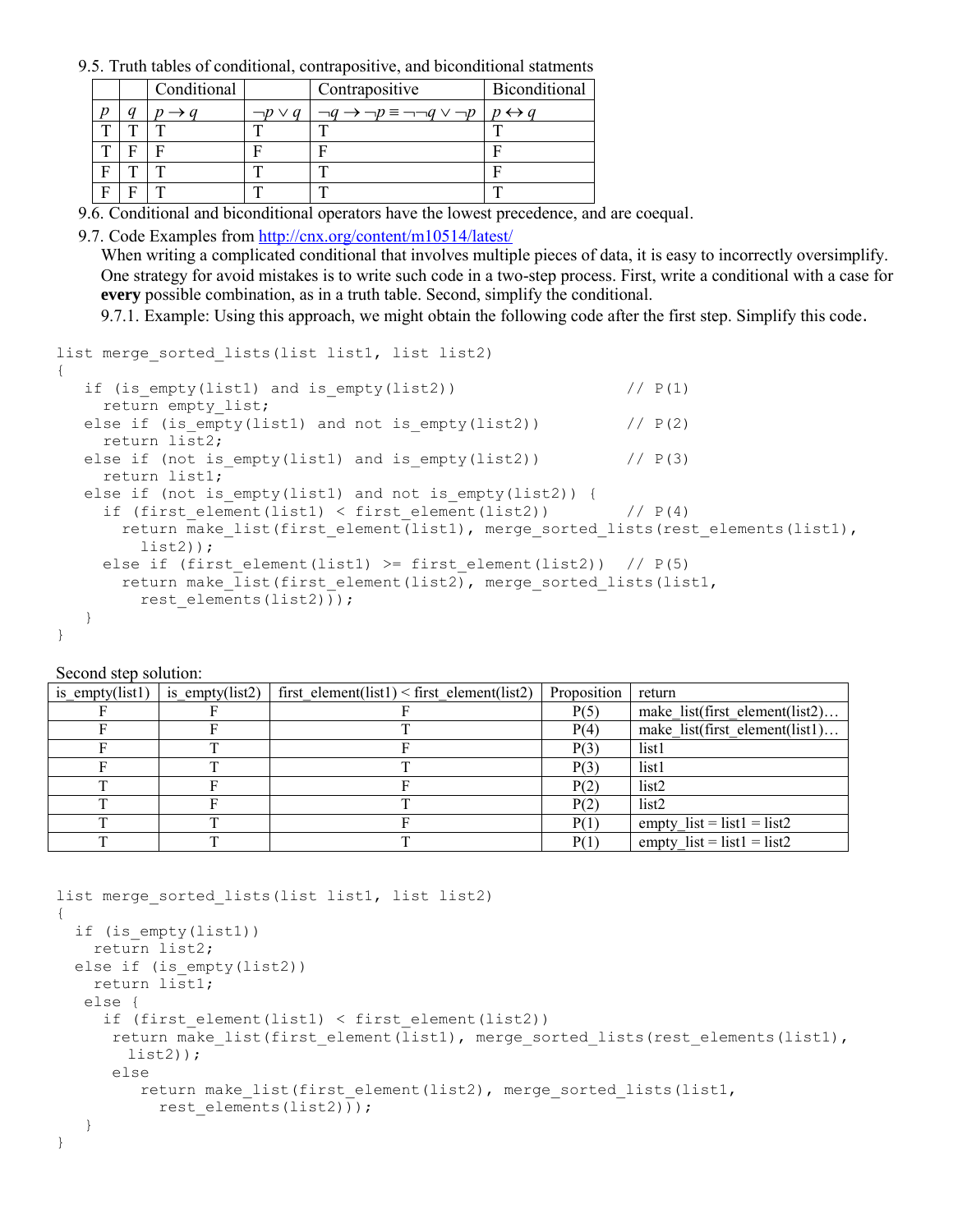9.7.2. Example :Consider the following function, which returns a boolean value.

```
bool foo(int i, bool a, bool b)
{
  if (a and (i > 0)) // P(1) return b;
  else if (a and i \le 0) // P(2) return false;
  else if (a \text{ or } b) // P(3) return a;
  else // P(4)return (i > 0);
}
```
Simplify it by filling in the following blank with a single Boolean expression. Do not use a conditional (such as **if**).



return the contract of the contract of the contract of the contract of the contract of the contract of the contract of the contract of the contract of the contract of the contract of the contract of the contract of the con

- 10. Argument = a sequence of propositions  $P_1$ ,  $P_2$ ,  $\ldots P_n$ ,  $Q$  with all but the final proposition called "premises," and the final proposition called the "conclusion." An argument is "valid" if the truth of all its premises implies the conclusion is true. Symbolically this would be stated as  $P_1$ ,  $P_2$ ,  $\ldots P_n \vdash Q$  is valid if and only if  $(P_1 \wedge P_2 \wedge \ldots \wedge P_n) \rightarrow Q$  is a tautology.
	- 10.1. If an argument is valid, and in addition it started from true premises, then it is called a *sound* argument. A sound argument must arrive at a true conclusion.

|  | 10.2. Rules of inference |
|--|--------------------------|
|--|--------------------------|

| Name                         | Rule of Inference            | Tautology                                                                   |
|------------------------------|------------------------------|-----------------------------------------------------------------------------|
| Modus [ponendo] ponens $=$   | p                            | $(p \land (p \rightarrow q)) \rightarrow q$                                 |
| "the way that affirms"       | $p \rightarrow q$            |                                                                             |
| by affirming"                | $\therefore$ q               |                                                                             |
| Modus [tollendo] tollens $=$ | $\neg q$                     | $(\neg q \land (p \rightarrow q)) \rightarrow \neg p$                       |
| "the way that denies"        | $p \rightarrow q$            |                                                                             |
| by denying"                  | $\therefore \neg p$          |                                                                             |
| Transitivity                 | $p \rightarrow q$            | $((p \rightarrow q) \land (q \rightarrow r) \rightarrow (p \rightarrow r))$ |
|                              | $q \rightarrow r$            |                                                                             |
|                              | $\therefore p \rightarrow r$ |                                                                             |
| Elimination                  | $p \vee q$                   | $((p \vee q) \wedge \neg p) \rightarrow q$                                  |
|                              | $\Box p$                     |                                                                             |
|                              | $\therefore q$               |                                                                             |
| Generalization               | $p_{\perp}$                  | $p \rightarrow (p \vee q)$                                                  |
|                              | $\therefore$ p $\vee$ q      |                                                                             |
| Simplification               | $p \wedge q$                 | $(p \wedge q) \rightarrow p$                                                |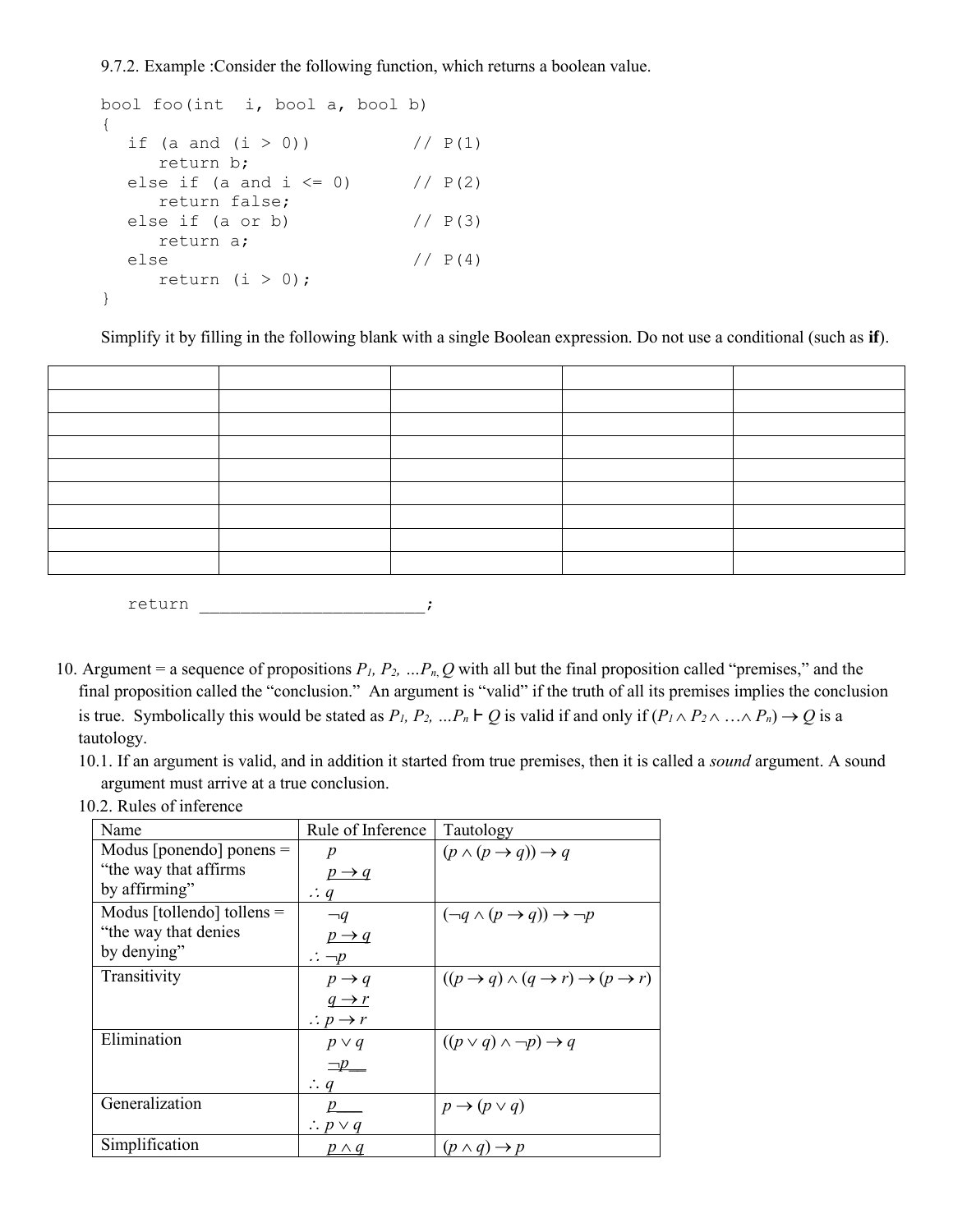|             | $\therefore p$            |                                                              |
|-------------|---------------------------|--------------------------------------------------------------|
| Conjunction |                           | $((p) \wedge (q)) \rightarrow (p \wedge q)$                  |
|             |                           |                                                              |
|             | $\therefore$ p $\wedge$ q |                                                              |
| Resolution  | $p \vee q$                | $((p \vee q) \wedge (\neg p \vee r)) \rightarrow (q \vee r)$ |
|             | $\neg p \vee r$           |                                                              |
|             | $\therefore q \vee r$     |                                                              |

- 10.3. Valid argument using modus ponens: If it snows today, then we will go skiing. It is snowing today. Therefore we will go skiing.
- 10.4. Valid argument using modus ponens, though the conclusion is false because a premise is false:

If  $\sqrt{3} < \frac{3}{2}$  then  $(\sqrt{3})^2 < (\frac{3}{2})^2$ . We know that  $\sqrt{3} < \frac{3}{2}$ . Therefore  $(\sqrt{3})^2 = 3 < (\frac{3}{2})^2 = \frac{9}{4}$ .  $\frac{5}{4}$ . 10.5. Is the following argument valid? Why? Is it true? Is it sound?

Either we are all doomed or we are all saved; we are not all saved; therefore, we are all doomed.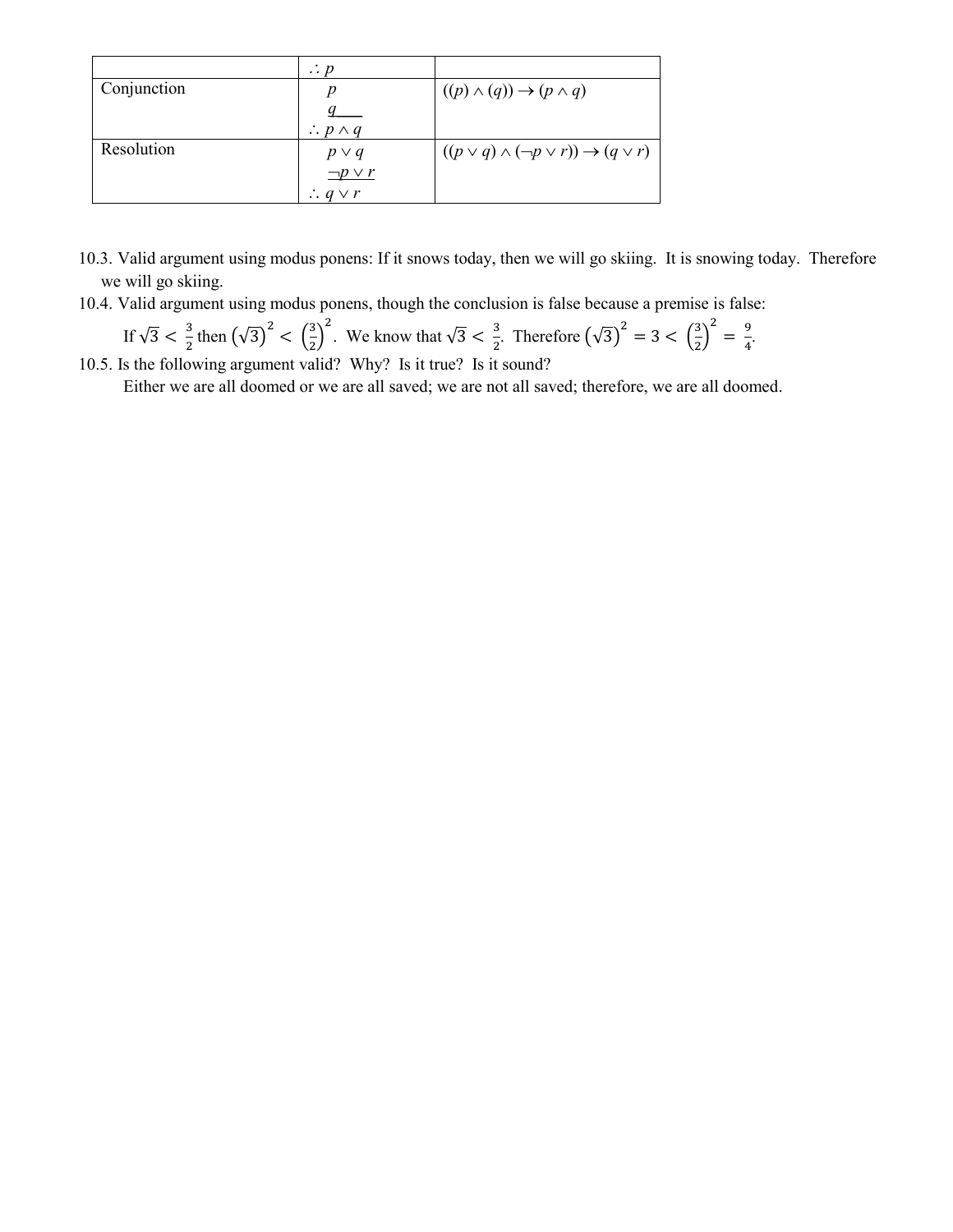11. Show the following argument is valid (derived from *Discrete Mathematics and Its Applications* by Kenneth Rosen) If today is Tuesday, I have a test in Mathematics or Economics. If my Economics professor is sick, I will not have a test in Economics. Today is Tuesday, and my Economics professor is sick. Therefore, I will have a test in Mathematics.

Converting to logical notation:

- $t =$  today is Tuesday
- $m = I$  have a test in Mathematics
- *e* = I have a test in Economics
- *s* = My Economics Professor is sick.

So the argument is:

The logical proof is:

| Assertion | Reason |
|-----------|--------|
|           |        |
|           |        |
|           |        |
|           |        |
|           |        |
|           |        |
|           |        |
|           |        |
|           |        |

- 12. Propositional Functions, Quantifiers
	- 12.1. Let *A* be a given set. A "propositional function" defined on *A* is an expression  $p(x)$  which has the property that  $p(x)$  is true or false for each  $x \in A$ . *A* is said to be the domain of  $p(x)$ .
	- 12.2.  $T_p$  is the "truth set" of  $p(x)$  which contains all elements of set *A* for which  $p(x)$  is true.

12.2.1.  $T_p = \{x \mid x \in A, p(x) \text{ is true}\}, \text{ or more simply } T_p = \{x \mid p(x)\}\$ 

12.3. Examples: Let  $p(x)$  be "x is a factor of 12"

12.3.1. For the domain of the set of positive integers  $\mathbf{Z}^+$ ,  $T_p = \{1, 2, 3, 4, 6\}$ 

12.3.2. For the domain of the set of integers **Z**,  $T_p = \{-6, -4, -3, -2, -1, 1, 2, 3, 4, 6\}$ 

- 12.4. How many in the domain are in the truth set? Use "logical quantifiers" to specify the number of elements a set in terms of "all", or "some."
	- 12.4.1. Universal quantifier  $=$   $\forall$  = all elements.
	- 12.4.2. Existential quantifier  $=$   $\exists$  = at least one element, ie. some.
	- 12.4.3. Examples: Let  $p(x)$  be " $2x > x$ "
		- 12.4.3.1.  $(\forall x \in \mathbb{Z}^+) p(x) \equiv T_p = \{x \in \mathbb{Z}^+, p(x)\} = \mathbb{Z}^+$

12.4.3.2.  $(\exists x \in \mathbb{Z})p(x) \equiv T_p = \{x \in \mathbb{Z}, p(x)\} \neq \emptyset$ 

- 12.5. Rules of Inference for quantified statements
	- 12.5.1. Instantiation rules allow us to replace variables with names, thereby transforming quantified statements into statements about particular instances. "*c/x"* means that *c* is an instance of *x.*
	- 12.5.2. Generalization rules allow us to move in the opposite direction, replacing names with variables and adding quantifiers to bind the variable.